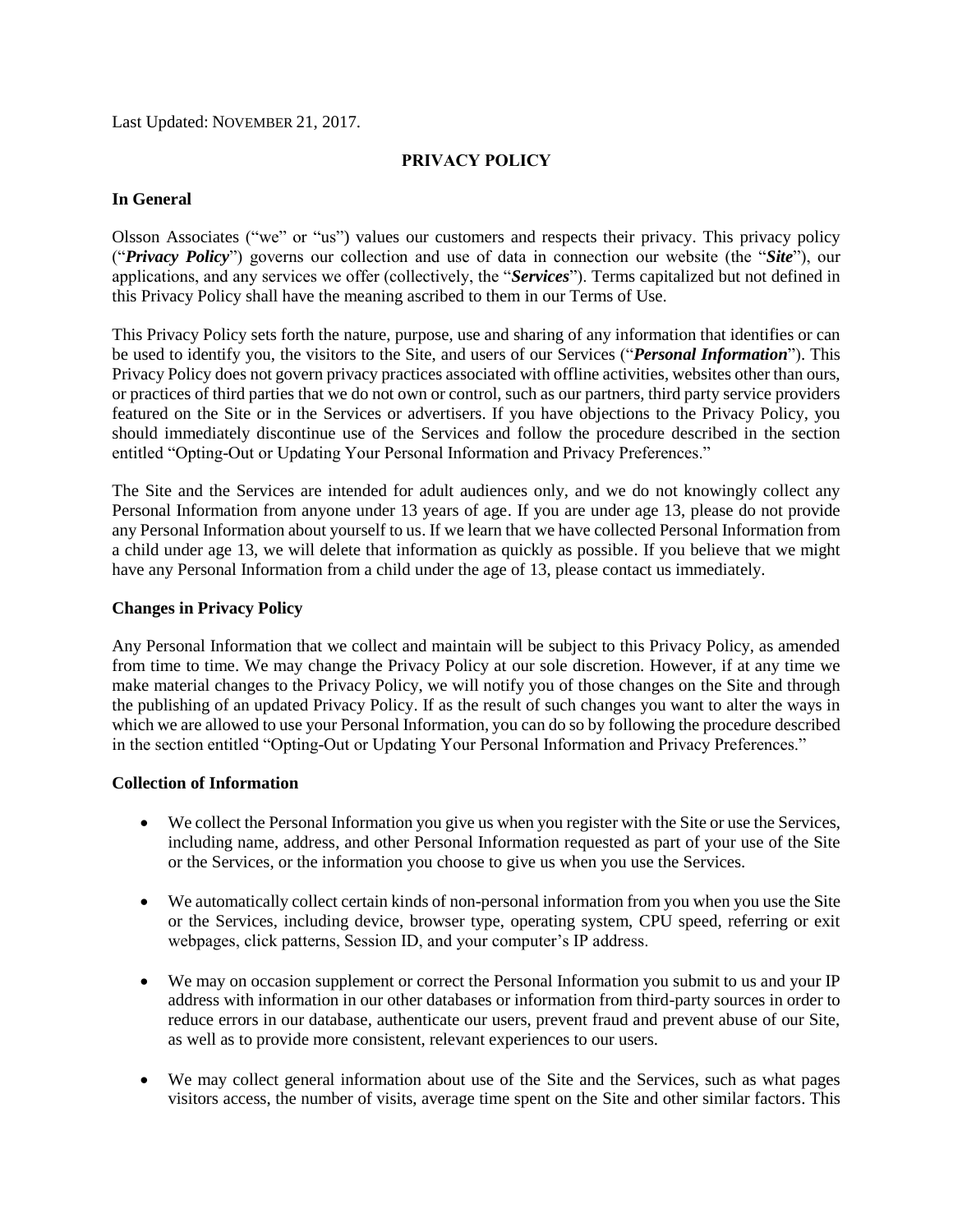information is generally collected in aggregate form, without identifying any user individually, although IP addresses and Session ID in relation to downloads may be tracked as part of our fraud prevention efforts.

#### **Location-Based Services**

Some Services may contain functionality that can enable us to access your location and tailor your experience based on your location ("*Location-based Services*"). To use Location-based Services, you must enable certain features of your mobile device (e.g., GPS, WiFi, or Bluetooth) to allow us to identify your location. To the extent your location is collected through Wi-Fi or Bluetooth sensors, such sensors, and the associated data services, may be provided by a third party that may access such information for the purpose of providing such data services to us. You agree to such access by such third parties. You may enable or disable such Location-based Services at any time via a menu within the Services. If you choose to disable any Location-based Services on your device and/or opt out of any Location-based Services through the menu, you will not be able to utilize certain features of the Services. By enabling Location-based Services on your device, you agree and acknowledge that (i) device data we collect from you is directly relevant to your use of the Services, (ii) we may provide Location-based Services related to and based on your thencurrent location, and (iii) we may use any such information collected in connection with the provision of Location-based Services in providing the Services. PLEASE NOTE THAT LOCATION DATA MAY NOT ALWAYS BE ACCURATE, AND WE DISCLAIM ANY AND ALL WARRANTIES RELATED TO LOCATION-BASED SERVICES.

## *We may use your location to provide you with advertisements, offers, and other promotional content as part of the Services.*

#### **How Your Information is Used**

Except as provided herein, we collect and use your personal and non-personal information for internal purposes only or for gather aggregate and anonymized data. We may use your information in the following ways:

- To conduct routine business operations such as billing, identification, authentication, contact purposes and general research. As part of our routine business operations, we may transfer your Personal Information to certain third parties with whom we contract for the limited purpose of providing services such as web hosting, email, and credit card processing. These service providers are obligated to protect your information, and they do not use your Personal Information for their own commercial purposes.
- To employ internal marketing techniques such as tracking customer preferences to provide a customized Site experience and communicating with you about Services, special offers, and other services.
- To enhance the Services.
- To gather generic product, location and other contributed information to make reports based on aggregate anonymized data, which we may use internally, or which we may sell to others.
- To comply with court and governmental orders.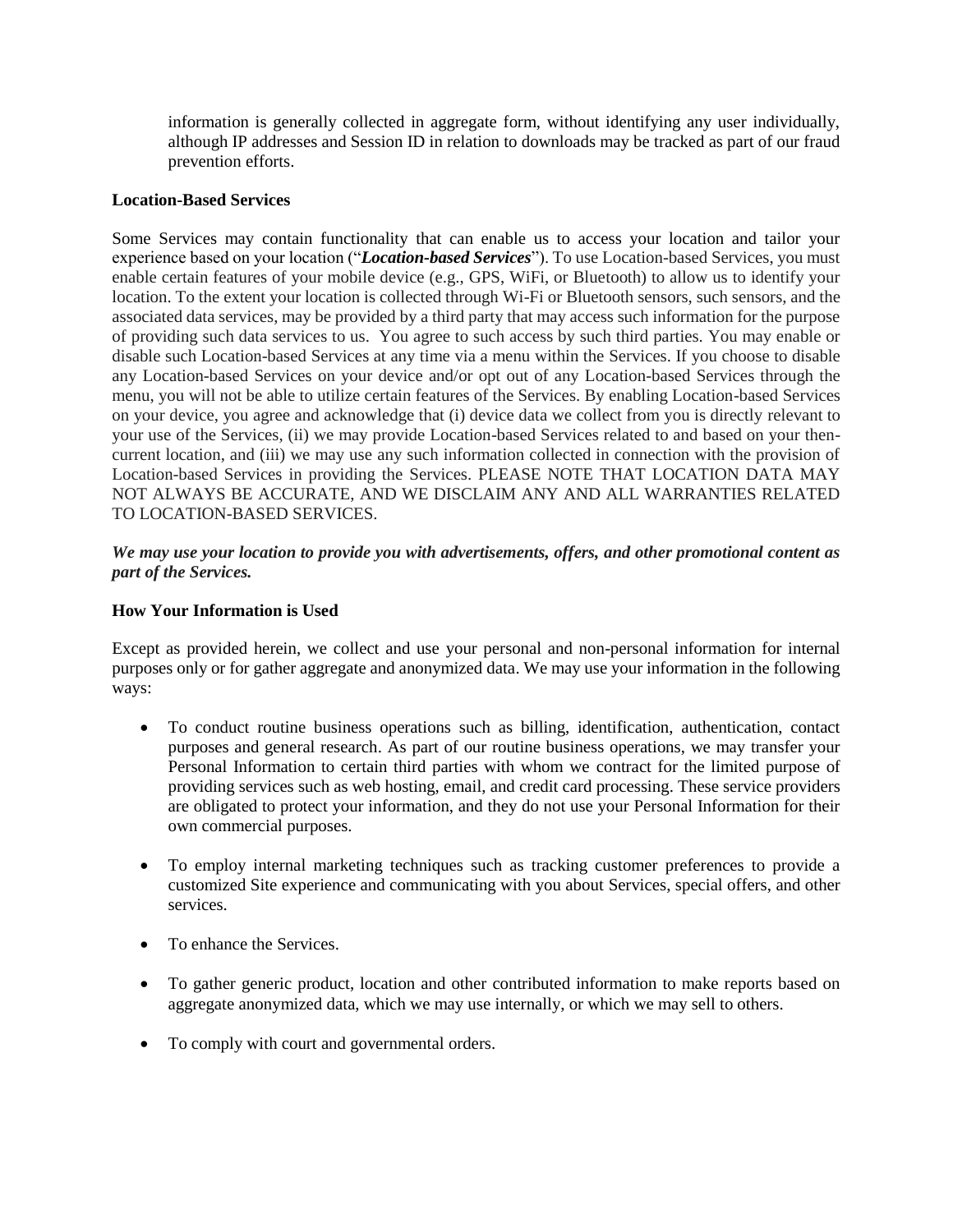### **Tracking, Use of Cookies, Web Beacons and Similar Devices**

In order to improve our Services and provide more convenient, relevant experiences to our customers, we and our agents may use "cookies," "web beacons," and similar devices to track your activities. A cookie is a small amount of data that is transferred to your browser by a web server and can only be read by the server that gave it to you. It functions as your identification card and enables us to record your passwords and preferences. It cannot be executed as code or deliver viruses. A web beacon is a small transparent .gif image that is embedded in an HTML page or email used to track when the page or email has been viewed. Most browsers are initially set to accept cookies, and most services that include similar devices are typically initially activated to collect data. You can set your browser to notify you when you receive a cookie, giving you the chance to decide whether or not to accept it. We do not support browsers' Do Not Track features. You can enable or disable Do Not Track by visiting the preferences or settings page of your browser.

# **Protecting Your Information**

- We use a variety of security measures, including SSL, encryption, and authentication tools, to help protect your information.
- We do not retain your Personal Information for longer than is necessary for our business purposes. When we no longer need your Personal Information, we dispose of it safely.

### **Disclosure to Third Parties**

We will not share your Personal Information with third parties without your express consent, except in the limited circumstances described below:

- We may share your Personal Information third party service providers for the limited purposes described in the section entitled "How Your Information is Used."
- We will share your Personal Information when required by law, regulation, or litigation, and as necessary for purposes of national security, law enforcement, or other issues of public importance.
- If we sell assets or are acquired by or merged with another entity, we may provide such entity customer information without obtaining your further consent. We may provide notice of such asset sales, acquisitions, or mergers on the Site.

### **Your Choices**

- If at any time you are uncomfortable with our use of your Personal Information for internal marketing purposes and for the purpose of creating aggregate reports, you may opt-out by email as described in "Opting-Out or Updating Your Personal Information and Privacy Preferences." Note that if you opt not to provide us with certain mandatory information, then our Products and services may be unavailable to you.
- You may similarly opt out of receiving communications from us, although we may find it necessary to continue to communicate with you regarding your use of the Services
- For our websites, you may set your browser to refuse all or some browser cookies, or to alert you when cookies are being sent. If you disable or refuse cookies, please note that some parts of this Site may then be inaccessible or not function properly.